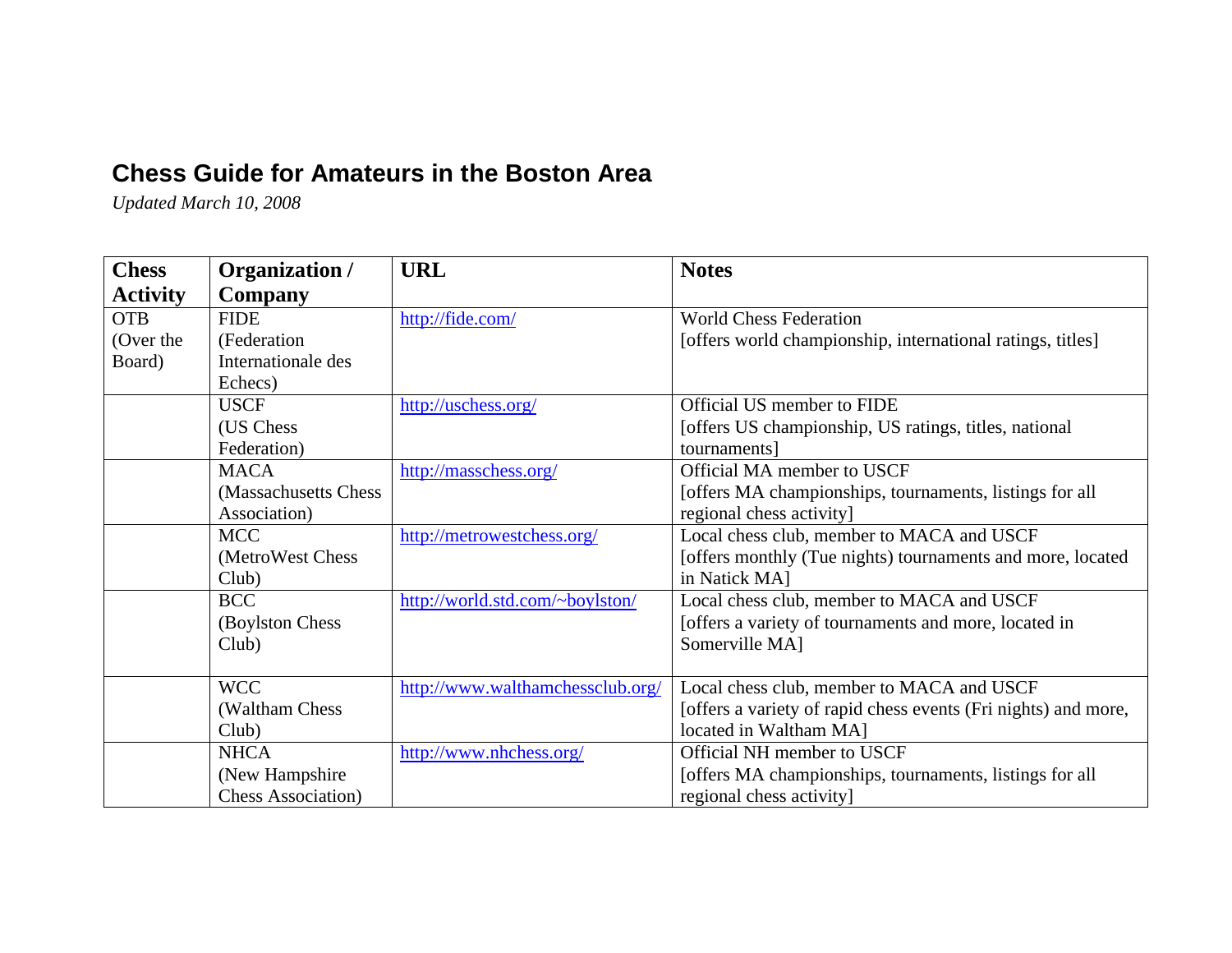|            | <b>BCA</b> (Blackstone    | http://blackstonechess.com/         | New Rhode Island club                                         |
|------------|---------------------------|-------------------------------------|---------------------------------------------------------------|
|            | Chess Academy)            |                                     |                                                               |
|            | Nashua Chess Club         | n/a                                 | Local chess club (Fri nights), located in Nashua NH           |
| CC         | <b>ICCF</b>               | http://iccf.com/                    | World Correspondence Chess Federation (no affiliation with    |
| (Correspon | (International            |                                     | FIDE, but does use FIDE chess rules modified to               |
| dence      | Correspondence            |                                     | correspondence)                                               |
| Chess)     | <b>Chess Federation</b> ) |                                     | [offers world championship, international ratings, titles]    |
|            | <b>ICCF-US</b>            | http://www.iccfus.com/              | Official US aggregate member to ICCF-US                       |
|            | (International            |                                     | [offers US championship, US ratings, titles, national         |
|            | Correspondence            |                                     | tournaments] - contributing US orgs are CCLA (North           |
|            | Chess Federation -        |                                     | America), USCF correspondence section, and the now            |
|            | US)                       |                                     | defunct APCT (American Postal Chess Tournaments)              |
|            | <b>CCLA</b>               | http://chessbymail.com/             | Official US contributing member to ICCF-US                    |
|            | (Correspondence           |                                     | [offers North American championships, ratings, titles,        |
|            | Chess League of           |                                     | tournaments]                                                  |
|            | America)                  |                                     |                                                               |
|            | <b>USCF</b>               | http://uschess.org/                 | Official US contributing member to ICCF-US                    |
|            | (US Chess                 |                                     | [offers North American championships, ratings, titles,        |
|            | Federation)               |                                     | tournaments]                                                  |
|            | PlayChess                 | http://playchess.de                 | German server-based correspondence chess with local           |
|            |                           |                                     | ratings                                                       |
|            |                           |                                     | [offers human and hybrid play, swiss, round robin and         |
|            |                           |                                     | private games]                                                |
|            | Chessmaniac               | http://chessmaniac.com/             | US server-based live and correspondence chess. Astounding     |
|            |                           |                                     | amounts of functionality including forming clubs, teams, etc. |
| Shopping,  | Chessbase                 | http://chessbase.com/               | German company, creator of Fritz, Chessbase, databases and    |
| News, etc. |                           |                                     | more. Tidbit news on their homepage. Online database,         |
|            |                           |                                     | search by position.                                           |
|            | Chessbase USA             | http://chessbaseusa.sectorlink.org/ | US distributor of Chessbase products and more                 |
|            |                           | DesktopDefault.aspx                 |                                                               |